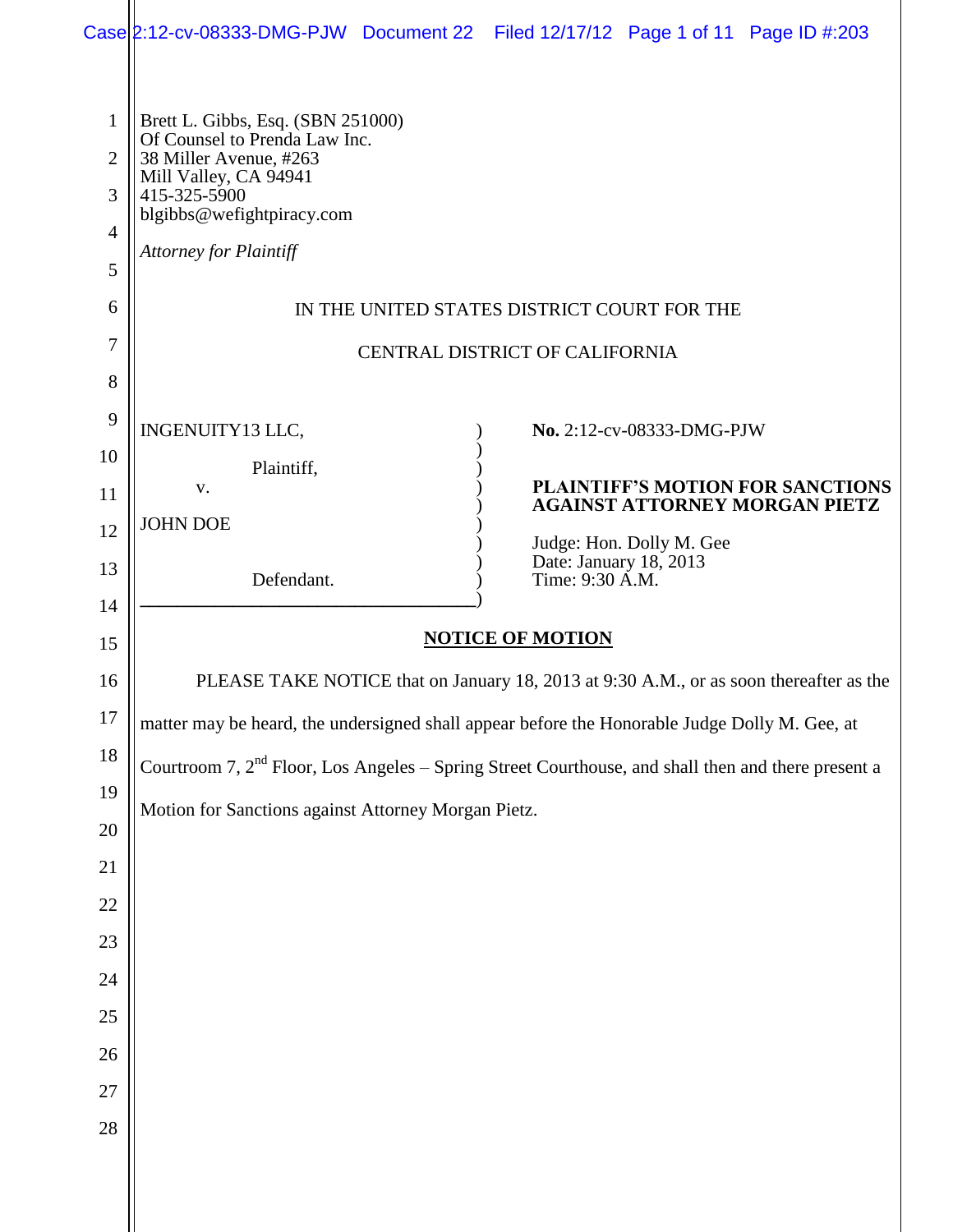2 3 4

1

#### **MOTION FOR SANCTIONS AGAINST ATTORNEY MORGAN PIETZ**

Plaintiff Ingenuity13 LLC, by and through its undersigned counsel, hereby files this Motion for Sanctions against Attorney Morgan Pietz, pursuant to the Court's inherent authority and 28 U.S.C. §1927.

6 7

8

 $\overline{Q}$ 

10

11

12

13

14

5

## **FACTUAL BACKGROUND**

Mr. Pietz has engaged in a concerted, bad faith effort to elicit publicity for himself and obtain clients. His actions demonstrate a willful disregard of the norms and standards of the judicial process, as well as the consequences his actions have upon the judicial system, opposing counsel, and his own clients. As a result, he has cost true parties to the case, as well as the Court, money and time in responding and/or reading his numerous baseless and irrelevant court filings.

15 16 17 18 19 20 21 22 23 24 25 26 27 The most recent of these actions—and the one which best illuminates Mr. Pietz's true motivations—occurred on December 13, 2012. Mr. Pietz filed an Administrative Motion to Exceed Five-Page Limit for Administrative Motion to Relate Cases in the Northern District of California, in Case No. 4:12-cv-02049-PJH (hereinafter "12-2049). Mr. Pietz was clearly aware that Northern District Local Rules establish a 5 page limit for administrative motions. (*See* L.R. 7-11(a)). Mr. Pietz did not, however, bother to wait for the Court to rule on his Motion; instead, Mr. Pietz decided to file his Administrative Motion to Relate cases less than an hour after he'd moved the Court to grant him an exception to the page limit requirement. The Motion he submitted consisted of 108 total pages, 18 of which embodied his "argument"—still exceeding even the 10-page limit which he'd requested from the Court (but for which he did not wait to obtain approval). Mr. Pietz was apparently getting quite

2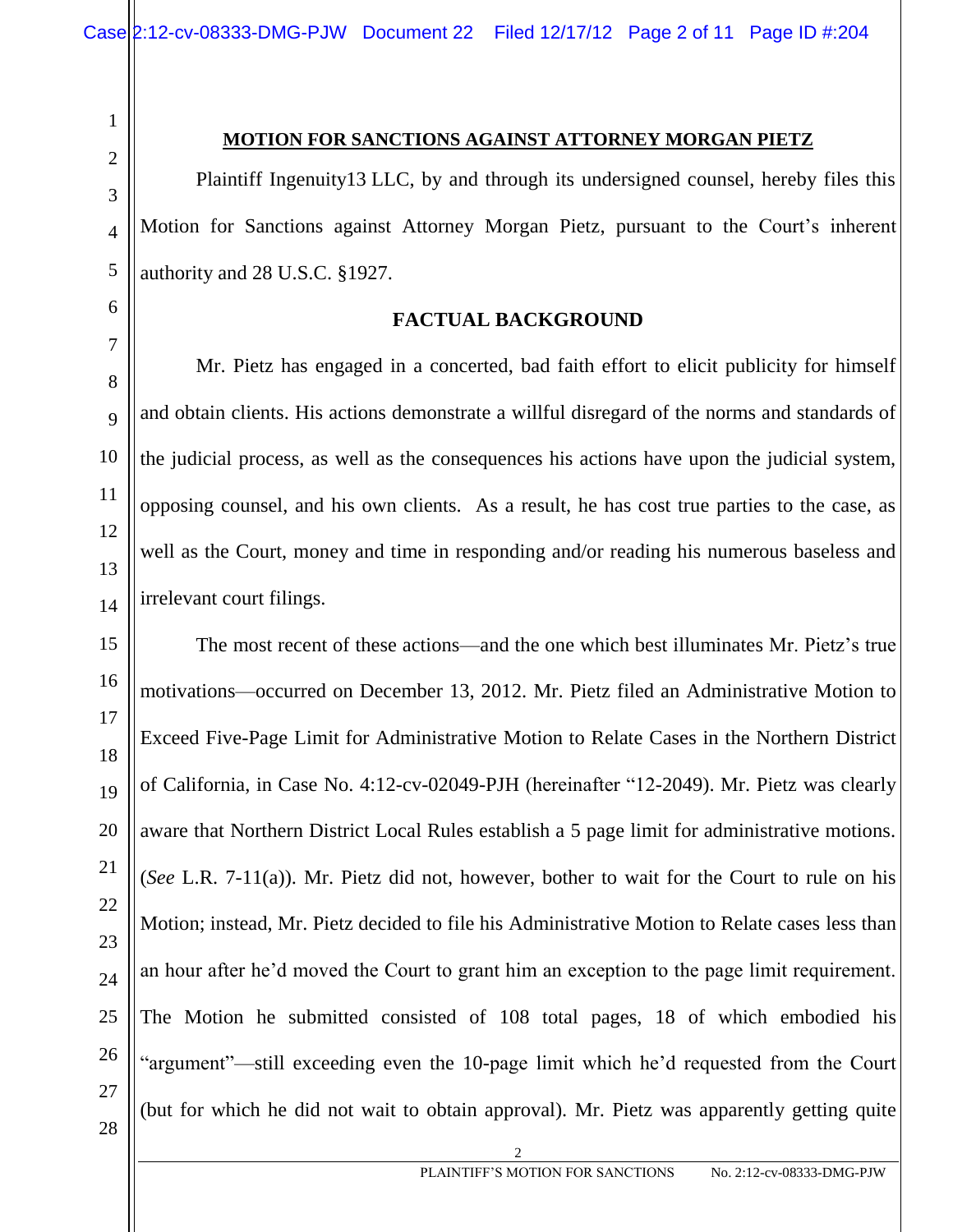anxious, as he did not even bother to request permission from the Court before filing his gargantuan Motion in four more cases, though Plaintiff notes that the filings in these other four cases now bear the notation "Filed in Error – Please Disregard."<sup>1</sup> Such conduct clearly indicates an ulterior motive. An attorney who merely sought to relate cases would, upon reading the local rules, realize that the Northern District has carefully set forth guidelines to minimize the breadth of argument in administrative motions. The Local Rules not only mandate a 5 page limit, but also provide only four days for opposing counsel to respond. It is thus alarmingly clear that Mr. Pietz's Motion to Relate Cases was not, as he claimed, borne out of a desire to achieve judicial efficiency. Why, then, would he have done all this? The clear answer is that he was motivated by a desire to achieve publicity, and thus broaden his client base. There is a community of individuals who are strongly anti-copyright enforcement, who operate the ridiculously-titled websites fightcopyrighttrolls.com and dietrolldie.com. Mr. Pietz's actions described herein are designed to achieve greater publicity from these websites, with the aim of drumming up business from defendants who have been sued by Prenda  $Law<sup>2</sup>$  for copyright infringement.

27

1

2

3

4

5

6

7

8

9

10

11

12

13

14

15

16

17

18

If the fiasco with Mr. Pietz's Administrative Motion to Relate Cases had been his only such action, it might have been possible to simply attribute this behavior to unskillful lawyering. However, Mr. Pietz has exhibited a pattern of such behavior. One of the most egregious examples is his publication of what the undersigned believed to be confidential communication between himself and Mr. Pietz. Though the undersigned stands by every word he said therein, Mr. Pietz has committed a grievous ethical violation by not only

<sup>28</sup> 1 3:12-cv-02393-CRB, 5:12-cv-02394-LHK, 3:12-cv-02396-EMC; 4:12-cv-02411-PJH; the docket currently reflects that these latter four motions were filed in error, but the fact remains that Mr, Pietz acted as described above in the matter of Case No. 4:12-cv-02049-PJH <sup>2</sup> For which the undersigned serves in an of Counsel role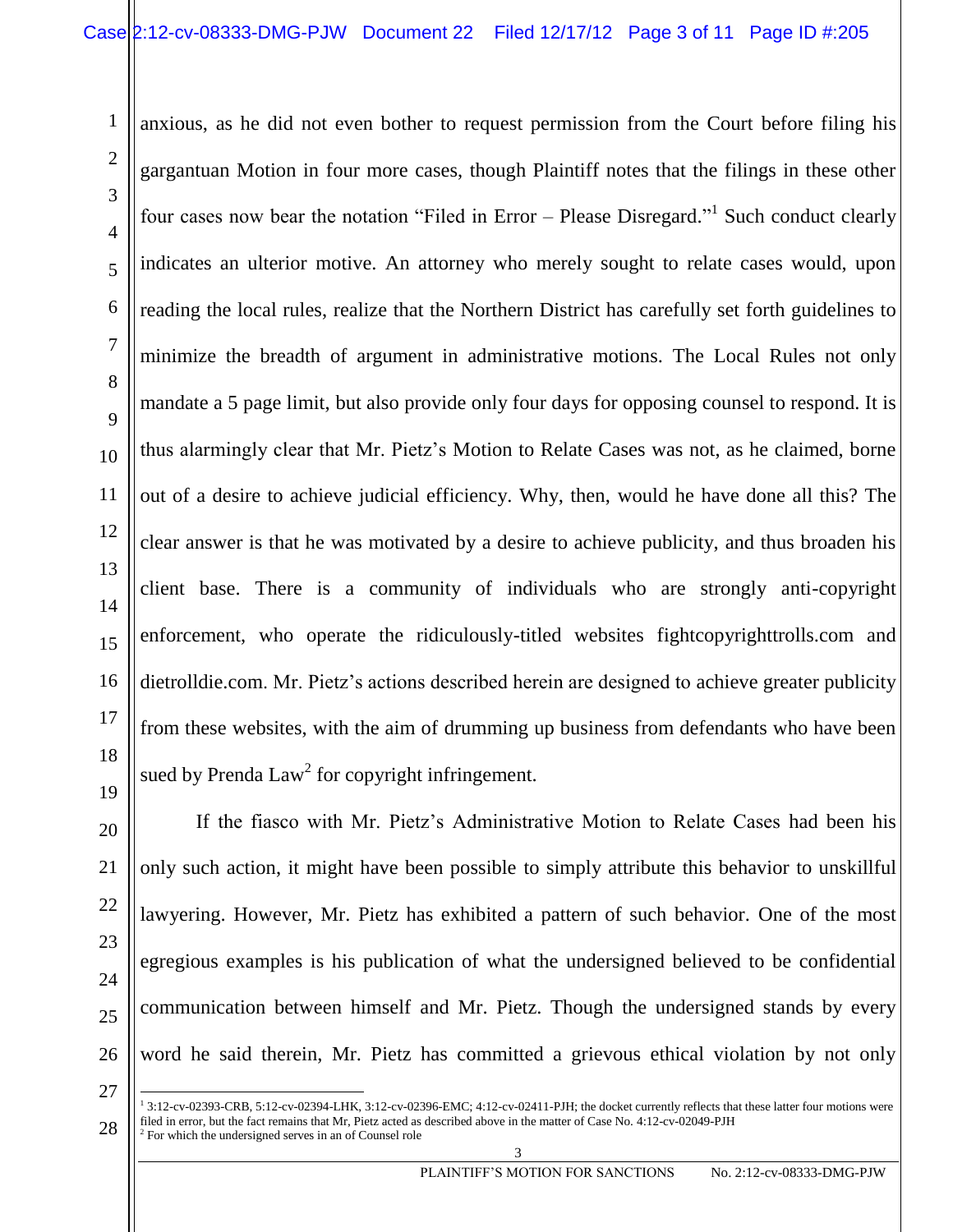publishing those emails as an exhibit to his Supplement to Notice of Related Cases in this District, and his Administrative Motion to Relate Cases in the Northern District of California, but also providing the email exchange to the fightcopyrighttrolls.com website. While this is a reality that has taken over the traditional legal practice—meet and confers are published the moment they are complete, no sense of professionalism or confidentiality or courtesy amongst (some) lawyers—it does not have to be accepted as the new standard.

Mr. Pietz's attempts to attract the attention of defendants in the undersigned's cases stretch even farther back. Mr. Pietz is attorney for Defendant in *Lightspeed v. Nason* (Super. Ct. Los Angeles County, 2012, No. NC057950). In that case, Mr. Pietz filed three separate motions to be heard at one hearing: a motion for sanctions (based solely on the Complaint itself), a motion to furnish security, and a demurrer. Mr. Pietz chose to copy and paste the first six pages—containing the same sort of abusive, unsubstantiated allegations as he has presented in the instant Motion—across all three of his motions. The Court thoroughly admonished Mr. Pietz for his lack of judgment in filing the motion for sanctions and motion to furnish security, commenting on how he was wasting the resources of the Court. That case now carries on, and the Court in that area is well aware of Mr. Pietz's tactics.

1

2

3

4

5

6

7

8

9

10

11

12

13

14

15

16

17

18

19

20

Mr. Pietz, apparently not content with his body of sanctionable conduct, also filed an "*Ex Parte* Application for Leave to Take Limited Discovery Prior to Rule 26(f) Conference Regarding Alan Cooper and to Stay Subpoena Date" in Case No. 3:12-cv-04976-JSW on December 14, 2012 (ECF No. 12). This document consists of a nearly verbatim rehashing of the baseless, irrelevant conspiracies that Mr. Pietz set forth in his Administrative Motion to Relate Cases and his Administrative Motion to Exceed Five-Page Limit for Administrative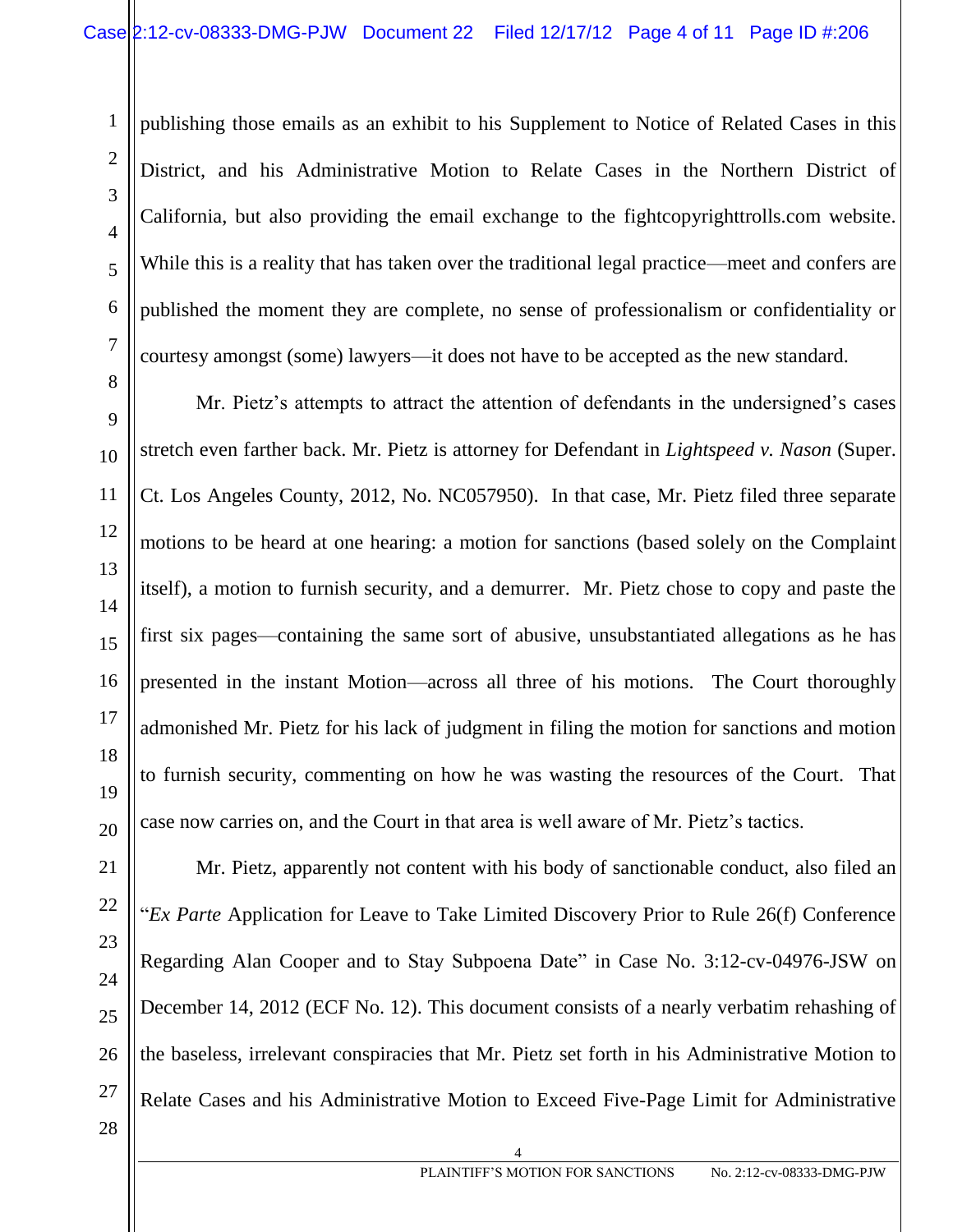Motion to Relate Cases in the instant action. This conduct on the part of serial-filer Mr. Pietz directly mirrors his conduct before the Los Angeles Superior Court in *Lightspeed v. Nason*; Mr. Pietz takes the same abusive, unfounded allegations, repeats them verbatim across multiple forms of documents, and expects that he will get the results that he wants. Mr. Pietz's bad faith, transparent attempts to gain publicity, by unreasonably and vexatiously multiplying the proceedings, should no longer go unpunished. Plaintiff contends that this Court should act swiftly and firmly to demonstrate to Mr. Pietz that he cannot continue to conduct his practice in this manner.

### **LEGAL STANDARD**

"Courts of justice are universally acknowledged to be vested, by their very creation, with power to impose silence, respect, and decorum, in their presence, and submission to their lawful mandates." *Chambers v. Nasco,* 501 U.S. 32, 43 (1991) (Internal citations omitted). Under this inherent authority, "a court may assess attorney's fees when a party has acted in bad faith, vexatiously, wantonly, or for oppressive reasons." *Id.* Under this inherent authority, a court may further assess attorney's fees when a party "shows bad faith by delaying or disrupting the litigation." *Id.*

"Any attorney…who so multiplies the proceedings in any case unreasonably and vexatiously may be required by the court to satisfy personally the excess costs, expenses, and attorneys' fees reasonably incurred because of such conduct." 28 U.S.C. § 1927.

### **ARGUMENT**

5

# **I. MR. PIETZ SHOULD BE SANCTIONED UNDER THE COURT'S INHERENT AUTHORITY**

**A. MR. PIETZ HAS ACTED IN BAD FAITH**

1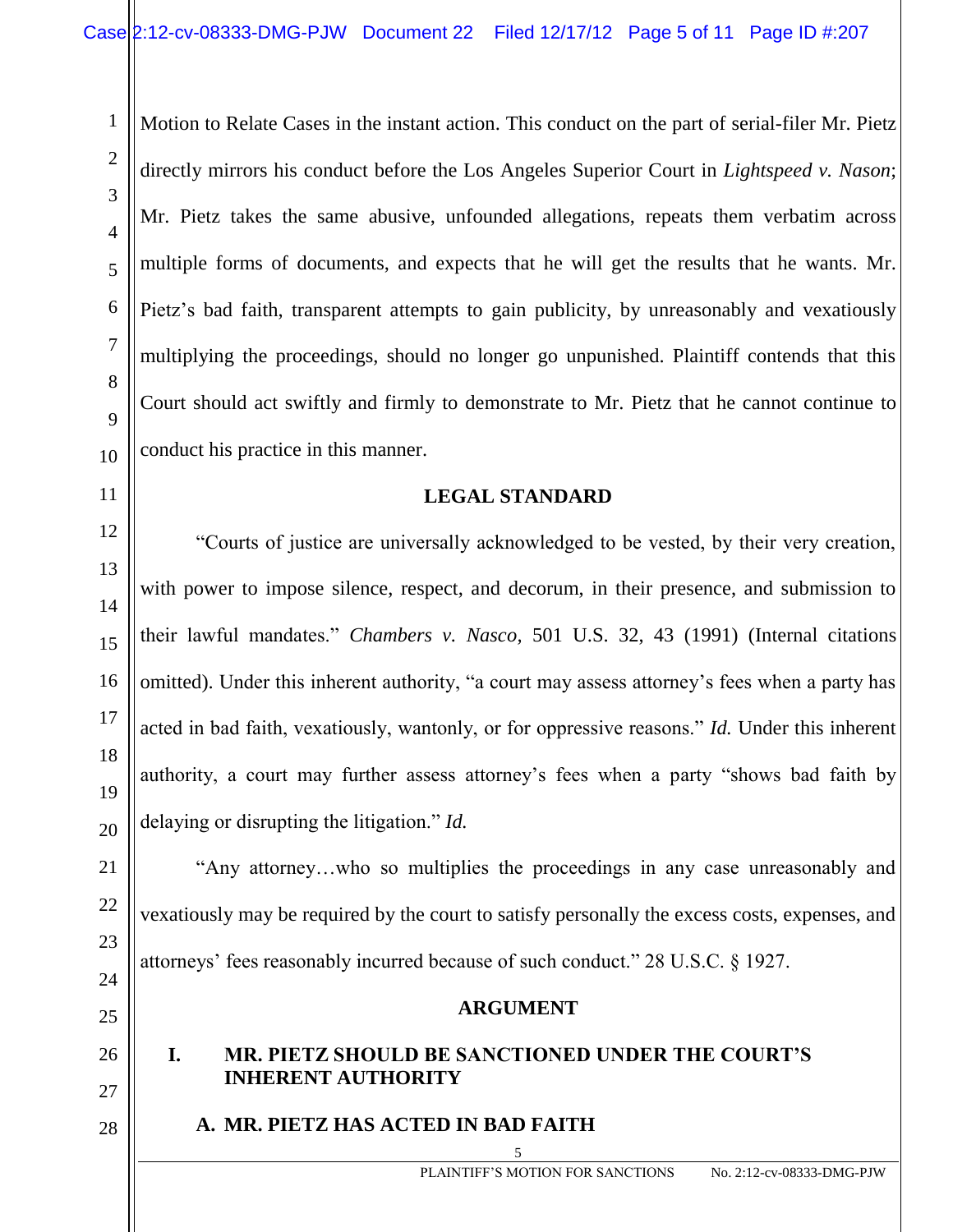As described in Plaintiff's factual background, Mr. Pietz's actions in the Central District of California, in the Northern District of California, in the Los Angeles County Superior Court, and over the Internet all clearly indicate that Mr. Pietz's motive in conducting himself as he has is to gain publicity for his practice. Specifically, Mr. Pietz's redundant and multiplicative filings against Prenda Law clients are an attempt to persuade defendants in Prenda Law cases to hire him for their defense. It turns out that such harassing actions are looked upon favorably by two niche anti-copyright enforcement websites, fightcopyrighttrolls.com and dietrolldie.com. Indeed, Mr. Pietz's strategy could be said to have worked, as the former blog has devoted two of its last four blog entries to Mr. Pietz's filings.  $3$  The first post in footnote 3, "Brett Gibbs Throws a Tantrum", contains what the undersigned believed to be confidential e-mail communications between himself and Mr. Pietz, communications which were undoubtedly provided to the website by Mr. Pietz in an effort to bolster his publicity campaign. Though publicizing such confidential communication, without having any justification for doing so, in multiple filings, was bad enough, his publicizing those communications to an anti-copyright enforcement blog for his own benefit is the epitome of bad faith.

Mr. Pietz indicated in his Notice of Related Cases, as well as his Supplement to Notice of Related Cases, his client is the putative Doe defendant in case No. 2:12-cv-8333- DMG-PJW.<sup>4</sup> Similarly, Mr. Pietz's client in the Northern District of California is the

26

 $\overline{a}$ 

28 4 *See* "Notice of Related Cases" and "Supplement to Notice of Related Cases"

 $^3$  http://fightcopyrighttrolls.com/2012/12/11/facing-uncomfortable-questions-brett-gibbs-throws-a-tantrum/, http://fightcopyrighttrolls.com/2012/12/17/another-day-another-tantrum-but-this-time-brett-gibbs-directs-judges-tothis-site/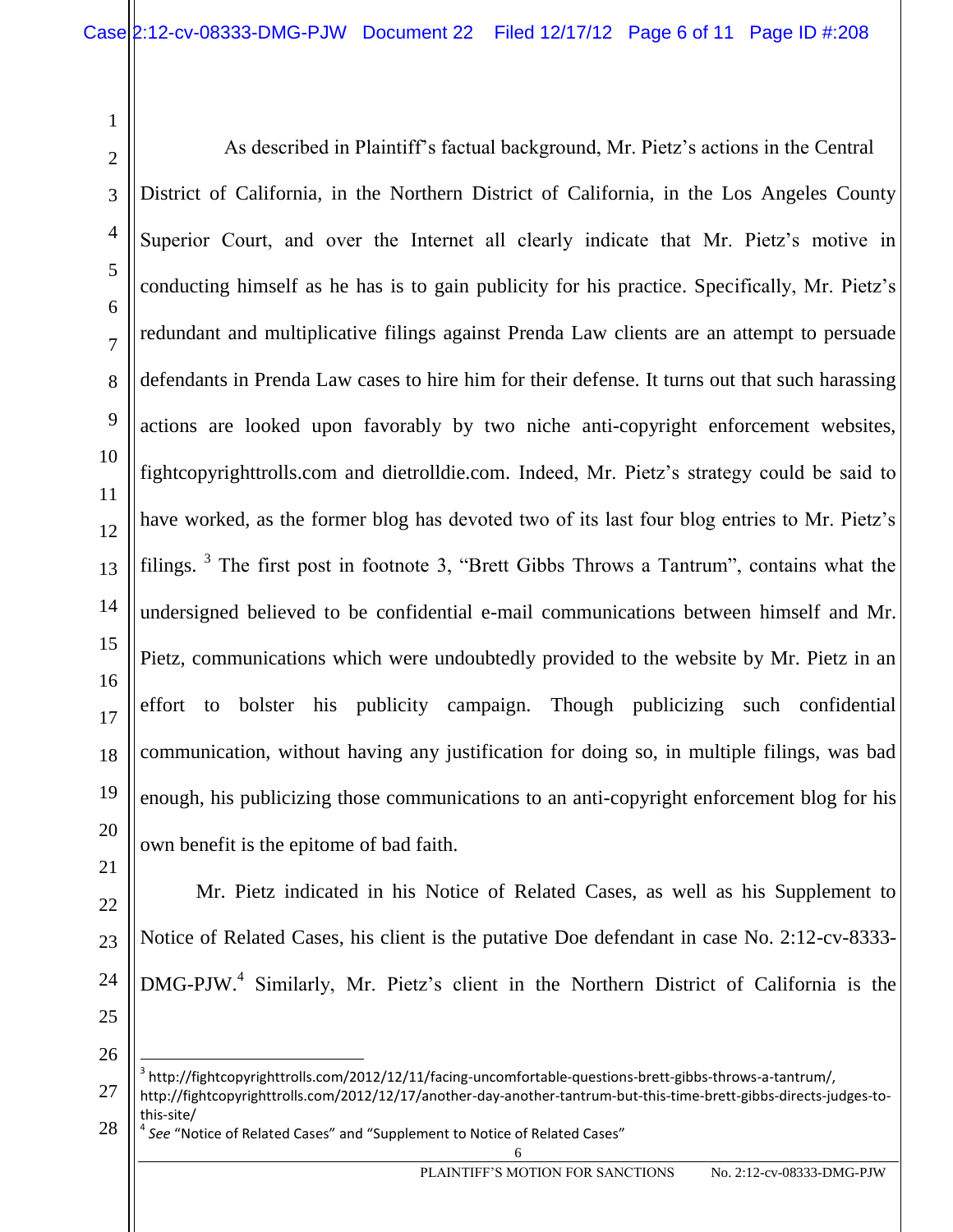"putative John Doe in 3:12-cv-04976-JSW."<sup>5</sup> If Mr. Pietz were not acting in bad faith, he would be making the arguments that he is currently making (far-fetched though they may be) within *only* the context of those cases and those cases alone. His duty is to help his clients avoid liability for copyright infringement in those two cases. In his reckless pursuit of publicity, Mr. Pietz has abandoned that duty, attempting instead to abuse the judicial process for his own gain.

9

///

1

2

3

4

5

6

7

8

10

11

12

13

14

15

16

17

18

19

20

21

22

# **B. MR. PIETZ HAS ACTED VEXATIOUSLY AND WANTONLY**

Mr. Pietz's conduct is motivated by gaining publicity on the niche anti-copyright enforcement blogs to which defendants in Prenda cases often turn for (misguided and inaccurate) advice. Even a cursory examination of the websites demonstrates an irrationally concentrated hatred for Prenda Law on the part of their authors. Thus, in order to ingratiate himself to the authors of these websites, Mr. Pietz has structured his publicity campaign to both allege unsubstantiated claims against Prenda Law and also make those allegations in as unnecessarily repetitive a manner as possible, forcing Plaintiff's counsel to literally throw away time and money to individually address different filings that should have, at the very least, been made as a single filing in the case in which Mr. Pietz represents the "putative Doe Defendant<sup>"6</sup> (though in reality the filings should not have been made at all).

23 24

25

26

As described in the Factual Background section above, Mr. Pietz's tendency toward vexatious conduct has been repeatedly established, in not only the Central District of California, but also in the Northern District of California and in the Los Angeles County

28 6 3:12-cv-04976-JSW in the Northern District of California, No. 2:12-cv-8333-DMG-PJW in the Central District of California

<sup>27</sup>  $\overline{a}$ 5 *See AF Holdings v. John Doe*, No. 4:12-cv-02049-PJH at ECF No. 40.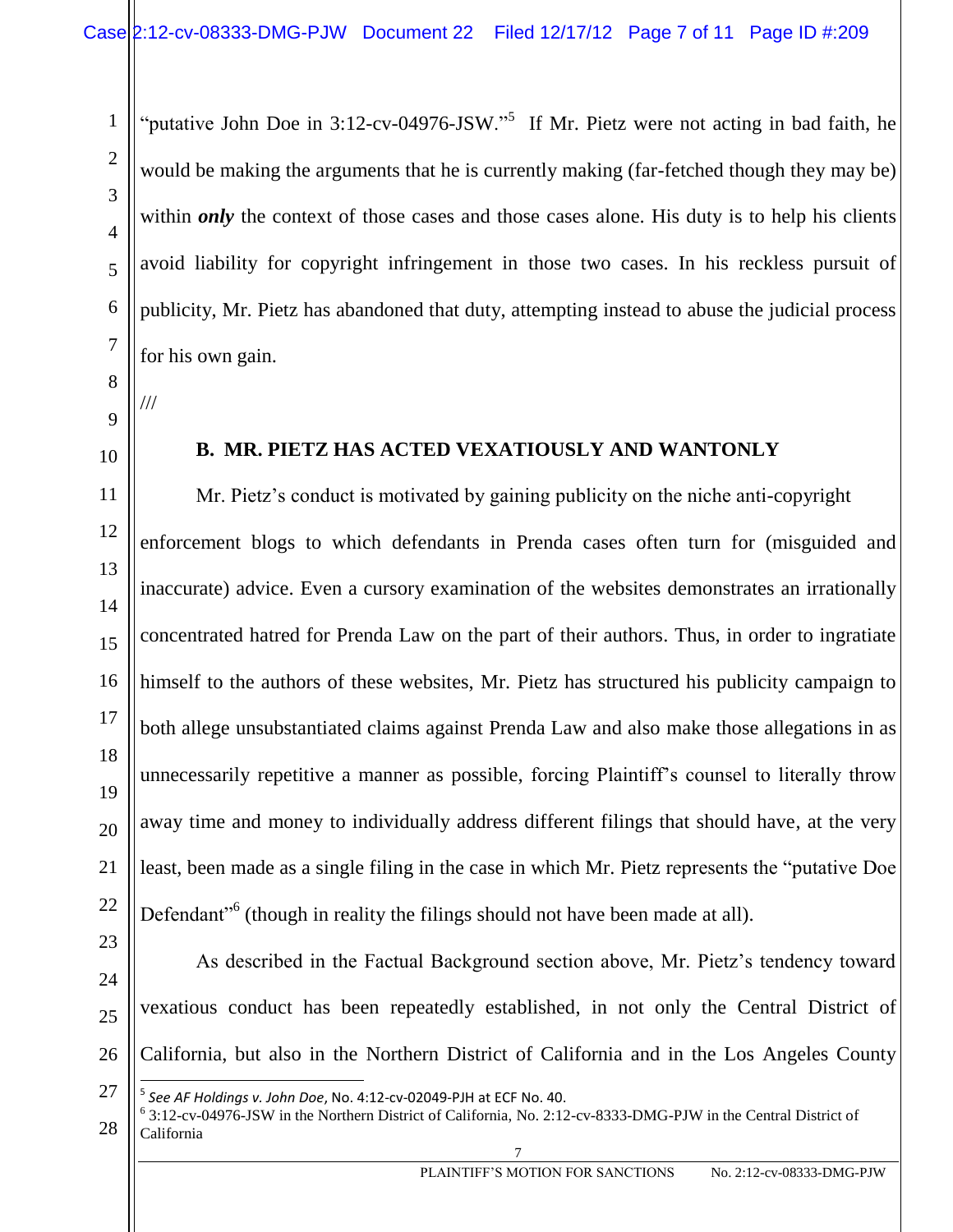Superior Court. Mr. Pietz has wantonly conducted his publicity campaign. He has ignored several of the principles which govern attorney conduct, including violating his duty to his client and ignoring his responsibility to maintain the confidentiality of confidential communication. He filed a 108 page Administrative Motion to Relate Cases (consisting of 18 pages of "argument") in the Northern District case  $12{\text -}2049^7$  just 59 minutes after filing an Administrative Motion to Exceed Five-Page Limit for Motion to Relate Cases. It is undoubtedly forgivable to err in consulting or interpreting local rules. What is not forgivable is recognizing that a rule exists and then completely ignoring the rule; indeed, the 18 pages of argument in Mr. Pietz's Administrative Motion to Relate Cases exceeded even the 10 pages which he requested in his request to exceed the five-page limit. Mr. Pietz's haste, and his decision to not even await the permission that he requested from the Court, is an affront to the dignity of the Court, and demonstrates a wanton disregard for his obligations as an attorney. Let us imagine, for a moment, how Mr. Pietz's client might feel upon learning that Mr. Pietz willfully disregarded the rules in this manner. What rationale could Mr. Pietz offer as to why he did so? Mr. Pietz would presumably have included his rationale in his Administrative Motion to Relate Cases if any meritorious rationale existed; given that Mr. Pietz's true rationale was to accumulate publicity as quickly as possible, it is unsurprising that Mr. Pietz offered no explanation to the Court as to why he would willfully disregard a rule he had just requested permission from the Court to be excused from following. Mr. Pietz's unnecessarily duplicative and overly burdensome filings in the instant action-

27

1

2

3

4

5

6

7

8

9

10

11

12

13

14

15

16

17

18

19

20

21

22

23

24

25

26

<sup>28</sup> 7 *AF Holdings v. John Doe,* No. 4:12-cv-02049-PJH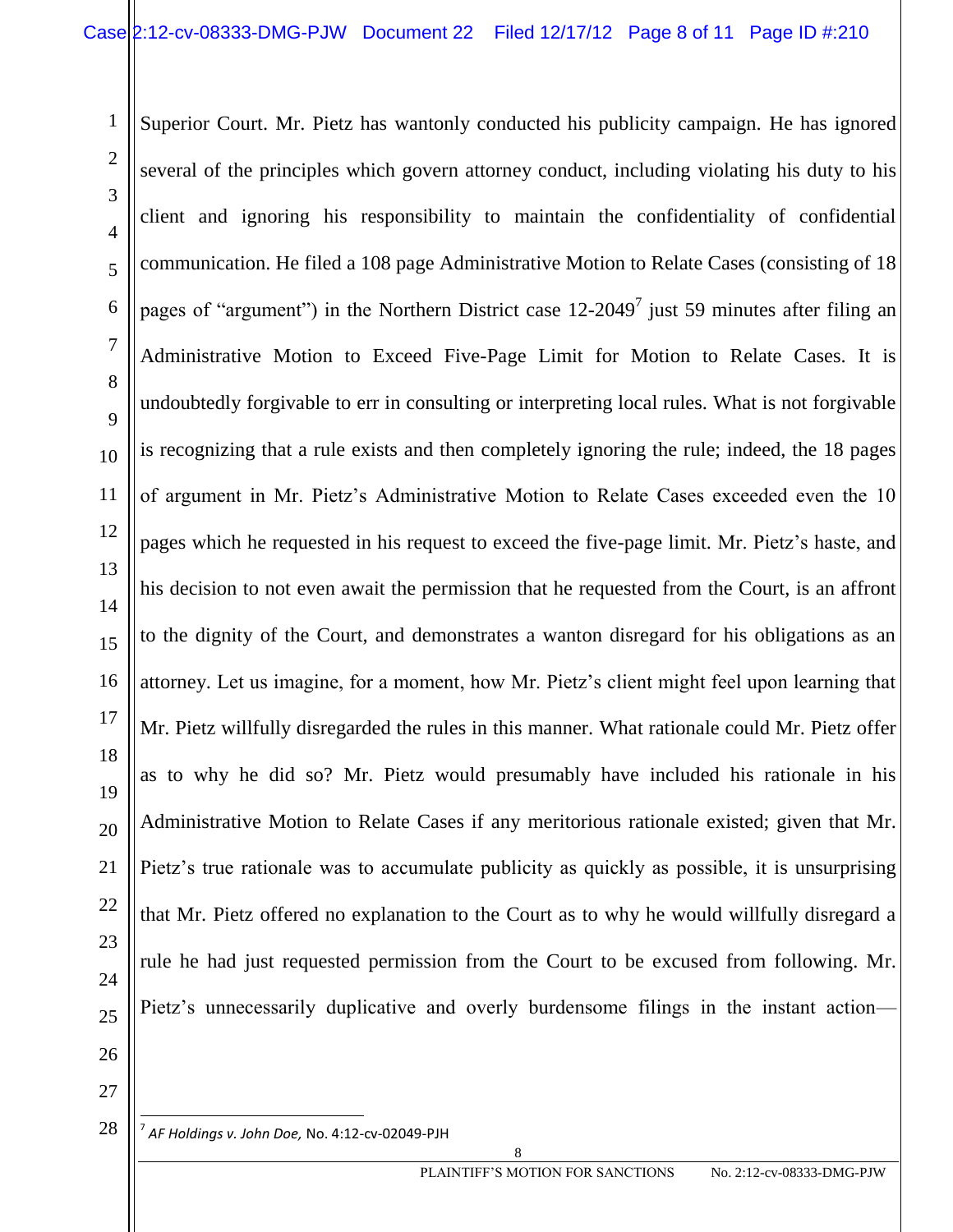namely, his Notice of Related Cases and Supplement to Notice of Related Cases—begin making more sense in this context.

3 4

5

6

7

8

9

10

11

12

13

14

15

16

17

18

19

20

21

22

23

24

25

26

27

28

1

2

### **C. MR. PIETZ HAS DELAYED AND DISRUPTED THE LITIGATION IN BAD FAITH**

Mr. Pietz has not offered any justification for his actions described herein because it is impossible for him to admit to his true motives. The cases in which Mr. Pietz has so unceremoniously inserted himself, as well as the cases in which he purportedly represents the "putative Doe defendant," are copyright infringement cases. In all of the duplicative, vexatious filings made by Mr. Pietz, only the argument regarding standing even *remotely* relates to Plaintiff's claim of copyright infringement. In addition to the fact that all of Mr. Pietz's accusations are absolutely ridiculous, the fact also remains that the law requires only that an assignment agreement be signed by the assignor, and not the assignee, rendering these conspiracy theories irrelevant to a *prima facie* showing of copyright ownership. *See* 17 U.S.C. 204; *Effects Associates, Inc. v. Cohen, 908 F.* 2d 555, 557 (9<sup>th</sup> Cir. 1990). All of Mr. Pietz's remaining ruminations are just as baseless and unsubstantiated, and, in addition, are *completely* unrelated to whether the individuals in each case committed copyright infringement. Once again, if Mr. Pietz's true motivation was to properly defend his clients, maybe his conduct would be somewhat less sanctionable (though certainly sanctionable nevertheless). However, Mr. Pietz's actions have done a disservice to all parties involved, including his clients. Rather than establish a potential defense for his clients, or allow the litigation to play out between the Plaintiff and the actual defendants, who are not his clients, in the other respective cases, Mr. Pietz has focused all of his efforts on vexatiously and duplicatively attacking Prenda Law and profiting from the resulting publicity. This has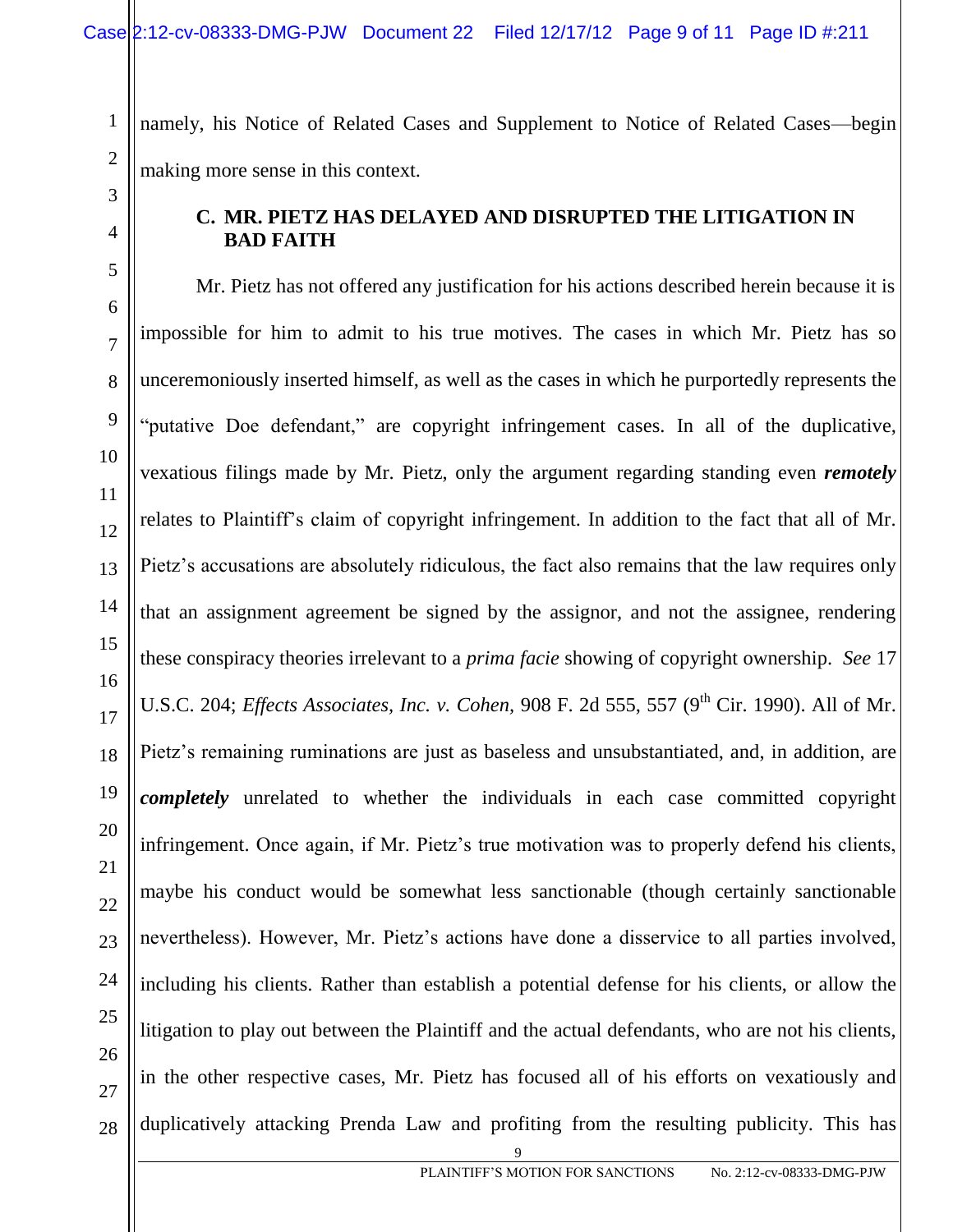obviously resulted in significant disruption and delay of the proceedings, which might otherwise play out as an actual examination of the merits of the claim asserted by Plaintiff and the defenses asserted by the respective defendants.

1

2

3

4

5

6

7

8

9

10

11

12

13

14

15

16

17

18

19

20

21

22

23

24

## **II. MR. PIETZ SHOULD BE SANCTIONED UNDER 28 U.S.C. § 1927**

28 U.S.C. § 1927 provides that "Any attorney…who so multiplies the proceedings in any case unreasonably and vexatiously may be required by the court to satisfy personally the excess costs, expenses, and attorneys' fees reasonably incurred because of such conduct." 28 U.S.C. § 1927. Mr. Pietz's conduct is a shining example of the sort of conduct which 28 U.S.C. § 1927 sought to deter and punish. Mr. Pietz has not only levied numerous libelous, unsubstantiated, and irrelevant allegations against Prenda Law, but he has done so across multiple cases in the Central and Northern Districts of California (as well as in the media and blogs), with the ultimate aim of garnering publicity and attracting Prenda Law defendants as clients. Mr. Pietz, while unreasonably and vexatiously multiplying the proceedings in this manner, has ignored his duty to respect the Court and to represent his client, and has harassed and overburdened Plaintiff's counsel. The undersigned estimates that he has incurred 10 hours of additional work on the instant case as a result of Mr. Pietz's actions, and that, according to his hourly rate of \$325/hour, the Court should impose sanctions of \$3250 in attorney's fees upon Mr. Pietz.

### **CONCLUSION**

10

25 26 27 For the reasons contained herein, serial-filer Mr. Pietz has engaged in sanctionable conduct, and should be sanctioned by the Court in order to punish his conduct and deter him from engaging in similar conduct in the future. As described herein, Mr. Pietz will not cease